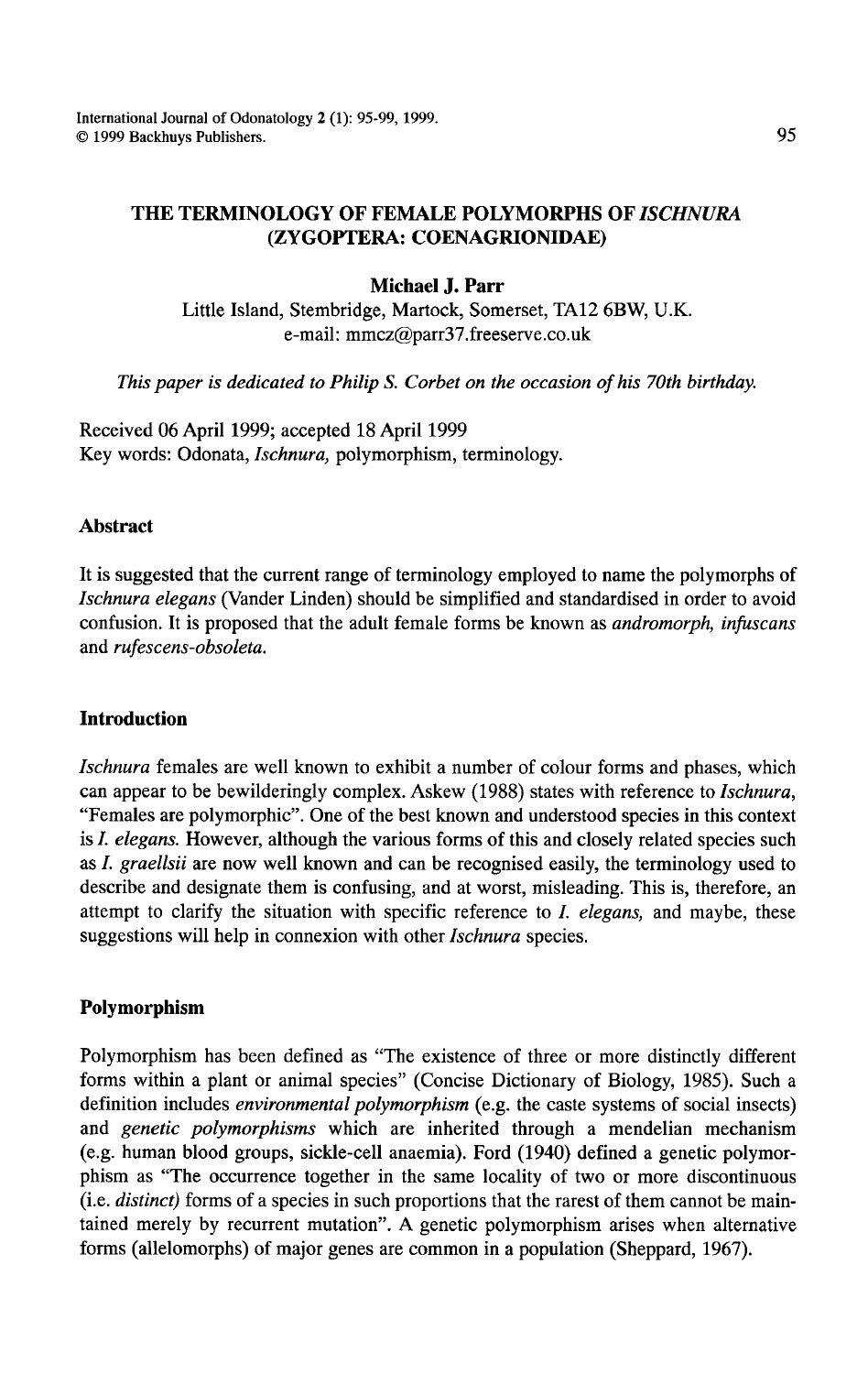While the details of female polymorphism in /. *elegans* have yet to be unravelled, it seems certain that we are witnessing a true genetic polymorphism. This was satisfactorily demonstrated by Johnson (1964, 1966) for *I. damula and I. demorsa*, although both of these species have dimorphic females which are andromorphic (like the male) or heteromorphic (dissimilar to the male). Hinnekint (1985) and Parr (1969) have both speculated on the genetic systems involved in the polymorphism of *L elegans* and have proposed possible modes of inheritance. Cordero (1990) has investigated the inheritance of female polymorphism in the very similar/. *graellsii* (Rambur). As L. *graellsii* appears to be closely allied to *L elegans it* would seem likely that the genetic mechanism determining female polymorphism may be the same in both species. Cordero's work suggests the existence of three alleles at one autosomal locus, with a dominance relationship of the type  $p1 > p2 > p3$ .

A genetic polymorphism, if it exists for long periods of time is regarded as 'balanced', and this usually indicates a situation of special genetic and evolutionary interest. If two or more distinct forms are present in the population it means that there is a balance of selective forces resulting in all of them being maintained. It is important to recognise that a genetic polymorphism can be structural (as in flowers of primroses, *Primulus* sp.), or involve colour, pattern, physiology (e.g. blood groups), vision (e.g. red-green colour blindness), etc. That is to say, the term polymorphism does not imply that only strictly morphological (i.e. macrostructural) characters are involved. Polymorphism means the presence of multiple forms or types, not necessarily structural differences. Thus Hilton's (1987) rejection of the suffix -morphic, which he says implies a morphological (i.e. structural) difference is unacceptable.

### The Females of *Ischnura elegans*

There are three clearly defined female polymorphs of *I. elegans*, each with a range of age related colour variants, which makes the polymorphism in this species appear to be very complex. The colour forms and aging have been described by Lord (1961), Parr & Palmer (1971) and Parr (1973). In order to accurately designate colour to any of these forms or stages, one should refer to a standard colour reference, such as Kornerup & Wanscher (1967).

#### Current Terminology

Unfortunately, in recent years the number of descriptive terms applied to the various polymorphs and age-phases of *Ischnura* species has multiplied to the point where it can be difficult to be certain to which form is being referred.

The *andromorph* (called the 'type' by Killington (1924)) is referred to as 'typica' by Askew (1988). The use of either of the two latter terms suggests that the andromorph is the typical female. However, various studies (e.g. Lord, 1961. Parr, 1965. Parr & Palmer, 1971; Askew, 1988. Gorb, *in press)* have shown that the frequencies of the three morphs vary greatly in different populations, with the *andromorph* not necessarily being the commonest. Thus it is not justifiable to label *andromorphs* as 'typica' or 'type'. Huxley (1942) comments on a similar situation in the lepidopteranArgynnis *paphia* L. Certain populations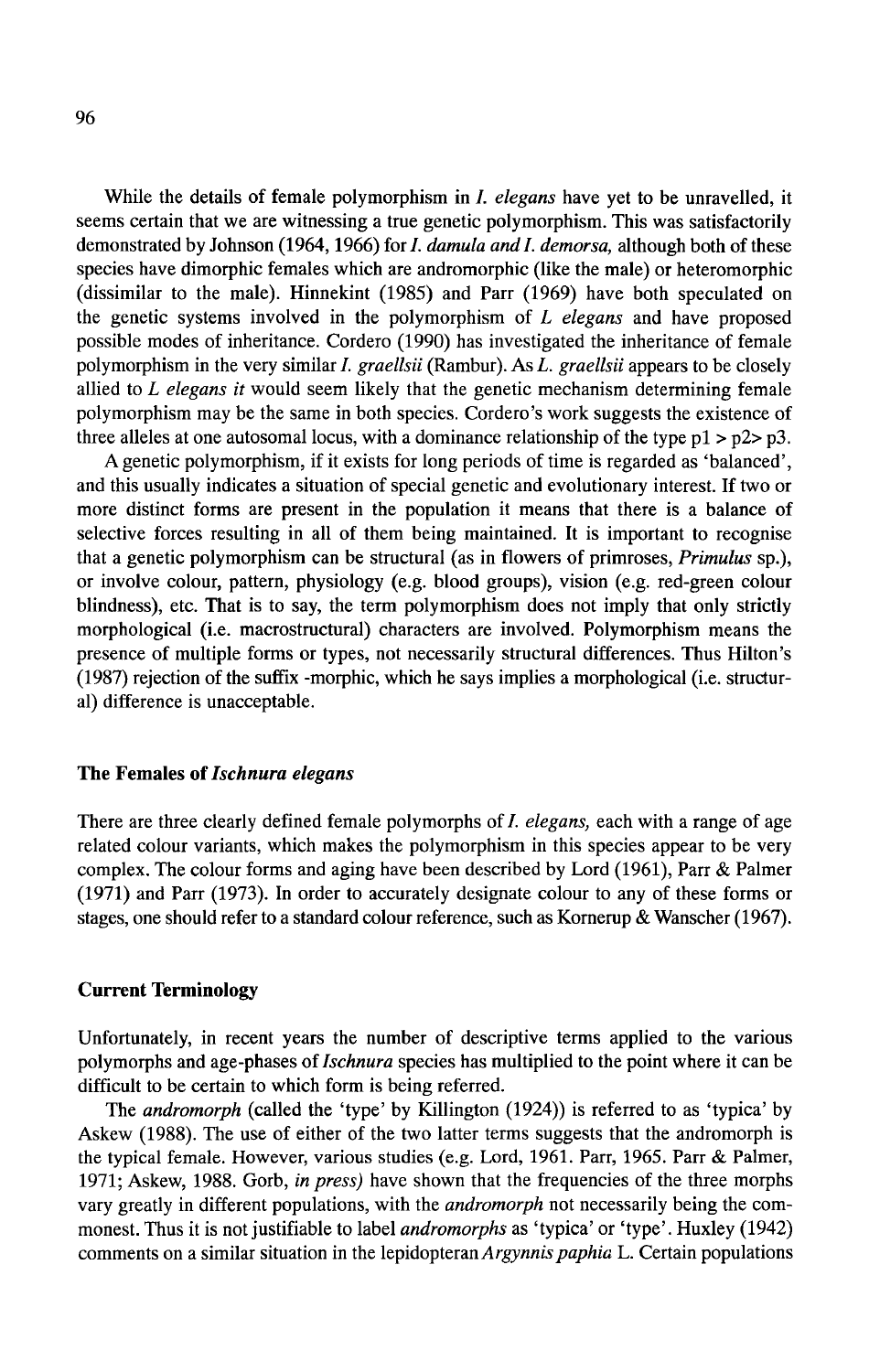of this butterfly have a morph called *valezina,* which is very rare in English colonies except in the central southern areas where it may comprise 5 - 15% of females. In China, almost all female *A. paphia* are *valezina,* which illustrates the relativity of the term 'normal' or 'typica'.

The use of *heteromorph* for female forms which are unlike the male can be useful when the species in question is dimorphic for females, and the other morph is termed *andromorph.* For example, several North American species of *lschnura* have dimorphic females, with the *heteromorph* differing in colour and usually stripe pattern from the other, male-like female form (Johnson, 1972). In polymorphic species with more than two female forms the term *heteromorph* can obscure the fact that two genetically dissimilar morphs may exist in addition to the *andromorph.* Hilton (1987) makes the point that the prefixes homo- and hetero- mean similar and different, but fail to specify similar to, or different from what. In these cases it is better to use a specific term to designate each morph.

The terms *homeochrome* and *heterochrome* are of very dubious value in connexion with I. *elegans* and it is not clear why they are in fact used. Askew (1988) groups *infuscans, 'typica'(andromorph)* and their immature stage, *violacea* under *homeochrome;*  he places *rufescens* and *infuscans-obsoleta* under *heterochrome.* Using *homeochrome* and *heterochrome* does not add any useful information for this species and, therefore, these terms are best avoided.

Other terms which are currently in use include *androchrome* and *androchromatypic;*  as well as *gynochrome* and *gynochromatypic.* The first pair are alternatives for *andromorph* and the second pair represent *heteromorphs* (non male-like forms). However, *androchrome* and *gynochrome* are no better than *homeochrome* and *heterochrome,*  discussed earlier. Furthermore, *androchromatypic* (and *gynochromatypic)* (Hilton, 1987) suggest that these are typically coloured as males or as females, because the suffix -typic is from the latin *typus* or greek *-typos* or *-tupos* meaning 'type', that is, a kind, class or category, from which the term 'typical' is derived. It can clearly be misleading to refer to 'typical' or 'normal' female colouring in a species such as *1. elegans* which is trimorphic and in which the proportion of different morphs can vary greatly in different colonies. This situation is further complicated by the use in a recently refereed manuscript of *androchrome* to include both *andromorphs* and *infuscans* in L. *elegans,* despite the fact that *infuscans* is male-like only in pattern, not colour.

#### **The Naming of Female Polymorphs in** *lschnura* species

The immature stages of female I. *elegans* known as *rufescens* and *violacea* are very distinct and should be referred to whenever young females of this species are discussed. Of the adult forms, the labels *andromorph* and *infuscans* are descriptive and well named. Prior to 1924, the forms presently known as *infuscans* and *infuscans-obsoleta* were both known as *infuscans* (Lord, 1961). However, Killington (1924) proposed that the two similar forms, one with humeral stripes and the other lacking them, should be given different names, even though he considered them to show close affinity. He called the latter form *infuscans-obsoleta to* indicate the close .relationship he believed existed with *infuscans.* In fact it is *infuscans* and the *andromorph* which have a closer affinity: they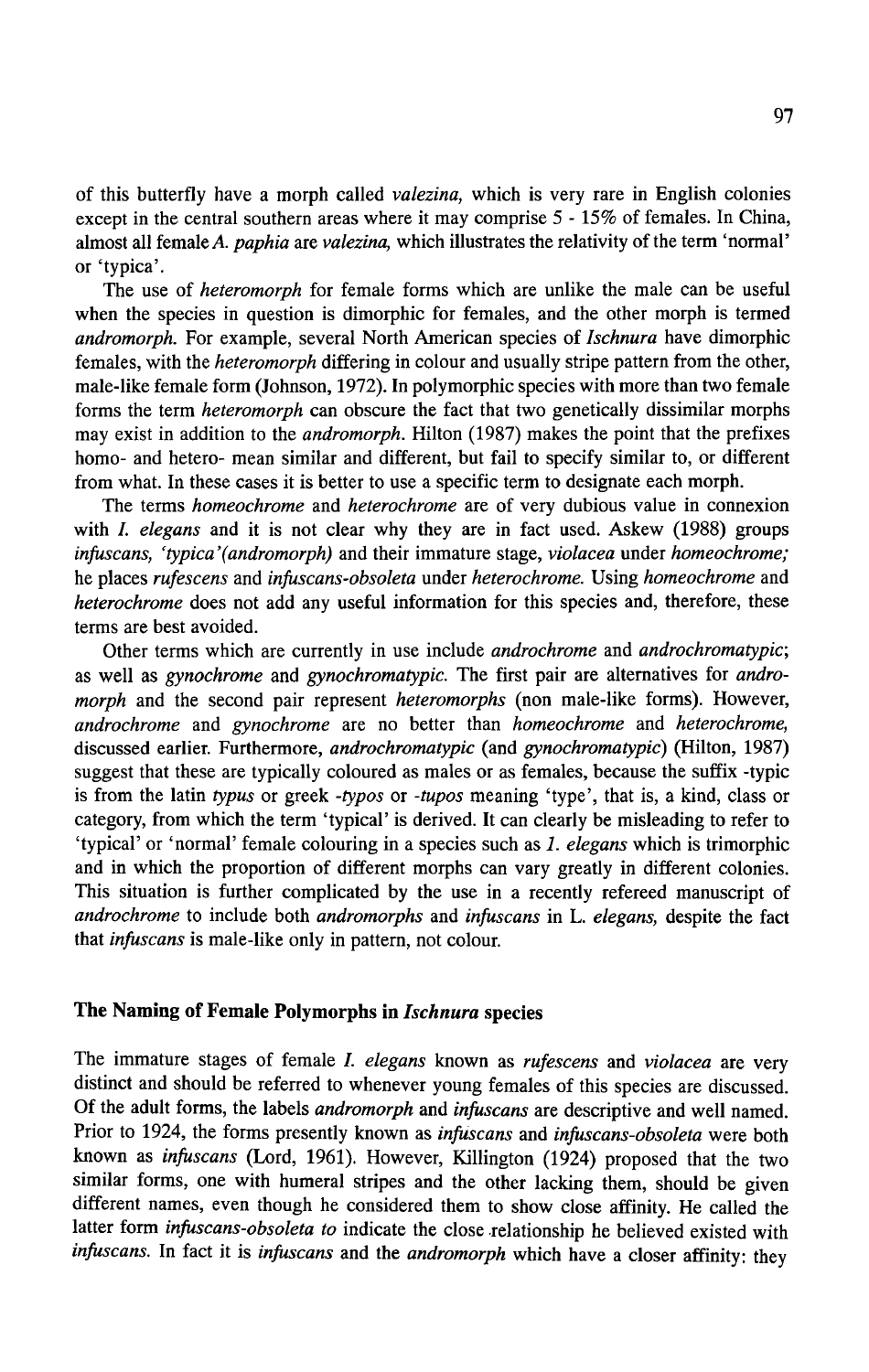have indistinguishable immature stages *(violacea)* and both possess black humeral stripes.

Lord (loc.cit.) points out that the name *infuscans-obsoleta* is inappropriate and misleading. 'Obsoleta' primarily means old, outdated, disused; less usually it can mean wornout, vestigeal or rudimentary. If the primary meaning of 'obsoleta' is implied, Lord suggests that the name *rufescens-obsoleta* is more appropriate, because it is not *infuscans*  which is "old", but *rufescens* when it becomes mature. The name *rufescens-obsoleta*  has the advantage of being similar to the one it replaces, and would avoid the confusion which might arise should a completely new name be applied.

#### **Summary**

It is proposed that the plethora of inaccurate, complex and confusing names for female polymorphs of *I. elegans* should be reduced in accordance with the following:

Adult forms: *andromorph, infuscans* and *rufescens-obsoleta* (previously *infuscansobsoleta).* Immature stages: *violacea* and *rufescens.* 

Rejected names and terms used to describe polymorphs of *L elegans* and closely related species include: *type, typica, androchrome, androchromatypic, homeochrome, heterochrome, heteromorphic, gynochrome, gynochromatypic, infuscans-obsoleta, usual, normal.* 

#### **Acknowledgement**

I thank Prof Philip S. Corbet for assistance with the literature.

#### **References**

- Askew, R.R. 1988. The Dragonflies of Europe. Harley Books, England. Concise Dictionary of Biology. 1985. Ed. E. Martin. O.U.P. Oxford & New York.
- Cordero, A 1990. The inheritance of female polymorphism in the damselfly *Ischnura graellsii* (Rambur) (Odonata: Coenagrionidae). Heredity 64: 341-346.
- Ford, E.B. 1940. Polymorphism and taxonomy, pp. 493-513. In J. Huxley (Ed.), The New Systematics, Clarendon Press, Oxford.
- Gorb, S.N. *In press.* Visual cues in mate recognition in the damselfly *Ischnura elegans* (Vander Linden) (Zygoptera: Coenagrionidae). International Journal of Odonatology (Pantala) 2.
- Hilton, D.F.J. 1987. A terminology for females with color patterns that mimic males. Entomology News 98: 221-223. Hinnekint, B.O.N. 1985. Dynamique de population chez *Ischnura elegans* (Vander Linden) (Insectes: Odonates)

avec interet particulier pour les changements morphologiques de coloration, le polymorphisme des femelles et !'influence de cycles pluriannuels sur le comportement. Doctorate thesis, Unversity of Lille, France.

- Huxley, J. 1942. Evolution: The modem synthesis. 645pp. George Allen & Unwin Ltd., London
- Johnson, C. 1964. The inheritance of female dimorphism in the damselfly *Ischnura damula.* Genetics 49: 513-519. Johnson, C. 1966. Genetics of female dimorphism in *Ischnura demorsa.* Heredity 21: 453-459.
- Johnson, C. 1972. The damselflies (Zygoptera) of Texas. Bulletin of the Florida State Museum, Biological Sciences 16: 55-128.
- Killington, F.J. 1924. *Ischnura elegans,* Lind: its teneral colour phases, and its mature varieties and aberrations. Entomologist 57: 273-278.

Komerup, A & J.H. Wanscher. 1967. Methuen Handbook of Colour. Methuen, London.

Lord, P.M. 1961. A study of the colour varieties of some damselflies. Ph.D Thesis, University of Wales (unpublished).